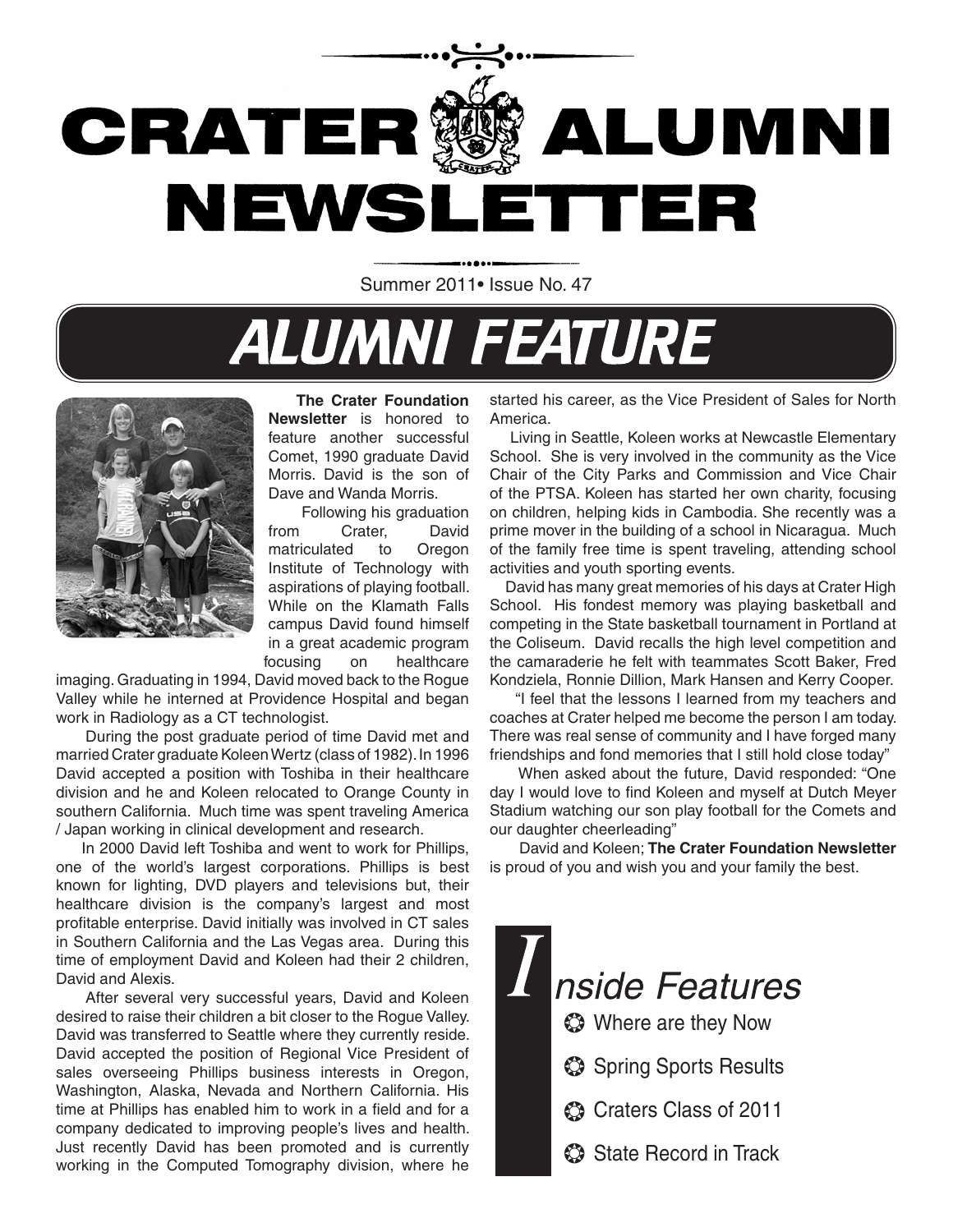## are<br>they VHEREI

#### **1951 - 1959**

**ROSE NELSON (54)** – lives in Davis, California and is now known as Debra Gale. She is a project manager, Professor of Mathematics and she is a member of American River College Senate. Debra was listed in the Who's Who in Executive and Professionals. She was director of West Coast Ragtime Festival for 2 years. She has traveled all over the world. Her hobbies include Ragtime Sheet Music Collecting and quilting.

**PAT PERRY (54)** – lives in Austin, Texas with her husband, Skip. Pat retired from the American Red Cross. They have five children and eleven grandchildren. Her hobbies include Bible study, traveling, reading, gardening, sewing and enjoying grandchildren.

**RALPH MURPHY (55)** – lives in Central Point with his wife, Doris Tucker (56). They have two grown children and three grandchildren. Ralph worked as a contractor and as a mill wright. They love to travel and they go to Arizona each winter. In addition to traveling he enjoys hunting, fishing and gardening.

**EDDIE SHERMAN (59)** – lives in Medford with his wife, Susan. Eddie closed his plumbing business and retired in 2003 and Susan retired from Bi-Mart. They love to travel in their 5th wheel. Eddie and Susan have 17 grandchildren.

#### **1960 – 1969**

**MARIAN PAYNE WILDE (63)** – has lived in Portland with her husband their entire marriage. They have four kids and six grand children. Marion worked over 25 years for the Adventist Medical Center. She now spends time with family reading, scrapbooking, quilting, painting and singing.

**RON BOE (63)** – lives in North Bend, Oregon with his wife, Cindy. They have two boys, Jeremy and Ryan, and six grandchildren. Ron retired from the Air National Guard in 1996 as a Chief Master Sergeant and now works in a civil servant job. His hobbies include circle track cars, traveling, street rods and NASCAR.

**LEE KORNER (67)** – lives in Central Point with his wife, Susi since 1971. After trying college, Lee went to work for Roto-Rooter and spent the next 20 years with that company, purchasing the Jackson County franchise in 1978. He sold it in 1992, but had begun pastoring a church in Rogue River in 1987. 4  $\frac{1}{2}$  years later he moved to the church in Central Point and was there until he retired in 2005.They have two daughters and four grandchildren and enjoy their retirement with traveling and grandkids.

**JAMIE PETERSON WIGLEY (69)** - lives in Medford with her husband, Ron. They have three grown children and eight grand children. Ron retired from Boise Cascade and Jamie worked many years for the Sign Dude. They love to travel and camp.

#### **1970 – 1979**

**MICHAEL PALMER (74**) – lives in Buckeye, Arizona with his wife, Deborah. They have two daughters and two granddaughters. Michael spent 35 years in the food and grocery industry then retired and moved to Arizona in 2005. Deborah spent 33 years with Wells Fargo Bank.

LAURA RUTLER STRICKLING (74) – lives in Baltimore, Maryland with her husband, Pat. Laura graduated from BYU with a BA degree in art and music. They lived in Spain for 7 years where their four children attended Spanish schools. Laura then went back to school and earned a degree in Spanish. She then taught high school Spanish for  $9\%$  years in Raleigh, North Carolina. She also earned a MA degree in International Communications from University of Maryland and now is a doctorial candidate at UMBC studying language variations.

LISA GEBHARD EISIMINGER (76) – lives in Imbler, Oregon with her husband, Dale. They have two children, Katie and Jace. They spend most of their time running the family farm raising peppermint for oil, grass seed for turf, and wheat.

**MICHAEL KLOOR (77)** – lives in Ashland with his wife Pamela. They have two children Jen and Wesley. Michael is a custom sales and finance manager for Hertz Car Sales.

#### **1980 –1989**

**RICHARD HORNER (82)** - lives in Salem, Oregon with his wife, Heidi. They have two daughters, Abby and Madeleine. He works in the Salem Hospital where he operates an MRI scanner which he has done since 1986.

**CURT LOFTIS (82)** – lives in Arizona with his wife, Diana. They have one daughter Lauren. They own their own business and Curt scuba dives every chance he gets. Diana is an analyst with Boeing.

**KEITH ASKER (84)** – lives in Eagle Point with his wife, Connie. They have two children, Ryan and Destinee, and Keith has two step children. Keith has worked at various job in Seattle, Niagara Falls, Kelowna British Columbia and Bear Creek Corporation in Medford.

**ANDREW RIELLY (85**) – lives in Portland with his wife Olga. They have two children, Victoria and Victor. Andrew worked as a software engineer at Intel but left that job after four years and became an ice skater. He competes in adult competition and looks forward to spending more time with his kids, writing and working on his own game company.

#### **1990 – 2000**

**JASON MEILICKE (96**) – lives in Central Point with his wife, Lindsey Rice (98). They have a two-and-a-half-year-old daughter, Amari. Jason owns his own excavation business and Lindsey is a dental assistant.

**EUGENA CHRISTIANSON (98)** – lives in Medford with her husband, Brent. Eugena works for the Grange Coop in retail management at the South Medford store.

**LOGAN GENAW (99)** – lives in Central Point with his wife, Breaunna Inlow (2002). Logan works at Grants Pass Country Club as a golf professional. Breaunna is a professional photographer, as well as a long-time employee of Sun Glass Hut in the Rogue Valley Mall.

**STEVE LANG (99)** – lives in Central Point. Steve works for Bay Cities Fabrication and spends his free time working on his car and playing golf.

| <b>Crater Foundation Information</b> |                                                                                  |                                                                                              |  |
|--------------------------------------|----------------------------------------------------------------------------------|----------------------------------------------------------------------------------------------|--|
| Website:<br>E-mail:<br>Telephone:    | craterfoundation.district6.org<br>craterfoundation@district6.org<br>541-494-6308 | Mailling Address:<br><b>Crater Foundation</b><br>P.O. Box 5172<br>Central Point, OR<br>97502 |  |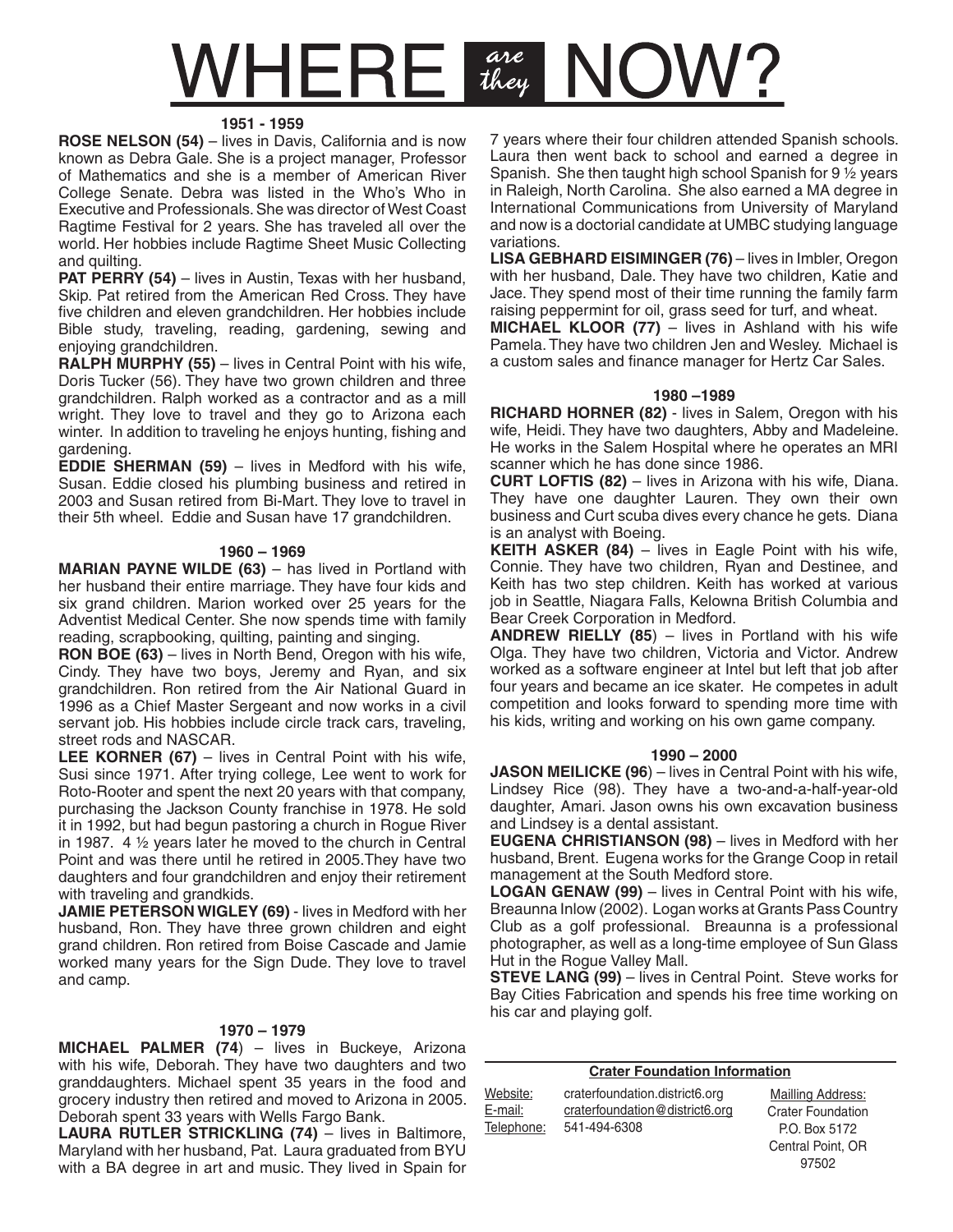### **Crater High Class of 2011 Four Schools — Four Valedictorians**





**Valedictorians (L to R): Alisha Shurr, Jessica Worley, James Amidon, and Sarah Haga.**

**THE CRATER FOUNDATION NEWSLETTER** is proud to introduce four valedictorians for the Crater High School graduating class of 2011. Representing the graduates of our schools are valedictorians **Alisha Shurr, James Amidon, Jessica Worley** and **Sarah Haga**.

Alisha, the valedictorian of the Crater Academy of Natural Sciences, is the daughter of David and Karen Shurr. Alisha will always remember her many FFA trips, especially the Western nationals held in Denver, Colorado. In the fall of 2011 Alisha will enter Clarendon College in Texas.

James, the valedictorian of the Crater School of Business, is the son of Mike and Sue Amidon. When asked of his memories of Crater High School, James relayed the panic of heading to his 7 a.m. advanced placement class realizing he had not finished the work assigned by instructor Jeff Nafie. James will enroll at New York University in the fall.

Jessica, the Crater Renaissance Academy valedictorian, is the daughter of Jerry and Kathy Worley. Jessica wanted to publicly thank teachers Katie Barber, Adrienne Hillman and Annely Pereira for their time and investment in her education. In the fall Jessica will enroll at Southern Oregon University.

Sarah, the valedictorian of the Crater Academy of Public Health, is the daughter of Greg and Val Haga. Her memories will always include playing softball and claiming two Oregon State titles with her teammates. In the fall Sarah will enroll at Santa Clara University in California.

# **Spring Sports Summary**

The Crater Comets' spring athletic season saw many changes as Crater was moved from the 5A division to the 6A division. The baseball and softball teams competed against North Medford, South Medford, Grants Pass and Roseburg. The track teams and golf teams competed against North Medford, South Medford, Grants Pass, Roseburg, South Eugene, Sheldon and Thurston.

The Crater boys track team finished 3rd in the district meet and 5th at the 6A State Track & Field Championship. Seniors Jack Galpin and Max Runia paced the Comets with Galpin winning the 200 meter (see article at right), the 400 meter and ran the anchor leg of the 4x400 meter relay team that finished 5th. Runia finished 2nd in the 3000 meter run and 7th in the 1500 meter run.

The Crater girls team finished 5th at the district meet and went on to finish 12th at the state meet.

After three consecutive State Championships at the 5A level, the Crater girls' softball team finished 2nd in the Southern Oregon Hybrid Conference and proceeded to the state playoffs. They were defeated by Roseburg in the quarterfinals of the state playoffs.

The boys baseball team finished the season as the fifth place team in the Southern Oregon Hybrid Conference and qualified for the state playoffs. They lost to Lakeridge High School in the first round of the state playoffs.

The Crater girls and boys golf teams did not qualify any player for the state tournament matches.

# **Two Time State Champion & State Record Holder**

After winning both the 200 meter and 400 meter races in the 5A division as a junior, senior Jack Galpin impressed many at the 6A state track and field meet at University of Oregon's Hayward Field in Eugene. He followed last year's 1st place performances with impressive wins in the 200 meter and the 400 meter this year, and defeated last year's winners in both events. Jack established a new state record in the 200 meter with a time of 21.2. He also set a school record, as well as a personal best, in the 400 meter, with a time of 47.7. In addition, he anchored the 4 x 400 relay team to a 5th place finish. Jack will be attending the University of Oregon on a track scholarship. Congratulations and good luck, Jack.







See page 4 for class reunion information